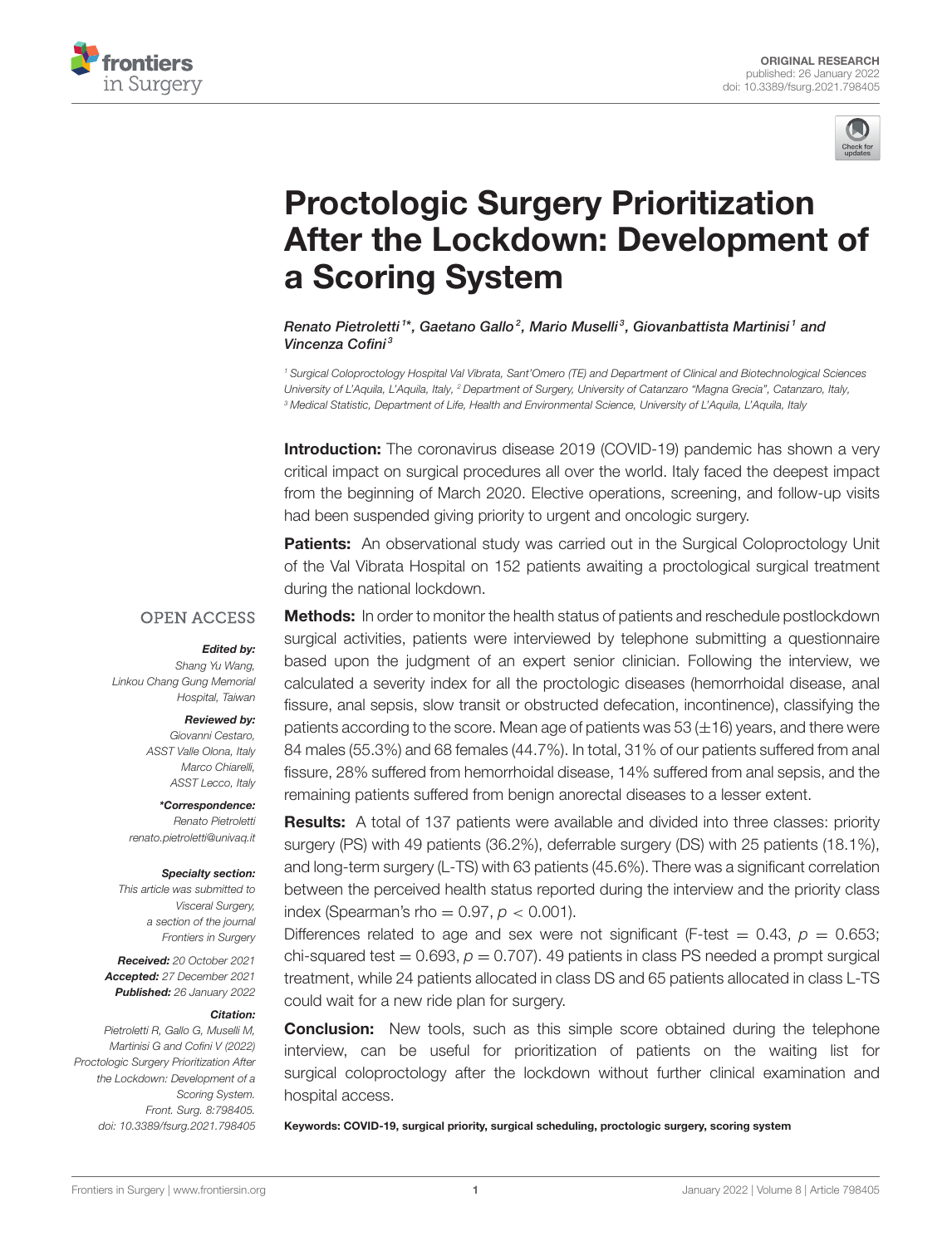# INTRODUCTION

With the advent of the new coronavirus disease 2019 (COVID-19) pandemic, the strain on health systems all over the world forced to stop the majority of diagnostic procedures, elective consultations, and surgical operations [\(1\)](#page-5-0) starting from the first week of March in Italy. Apart from emergency and oncologic procedures, nearly 90% of the elective surgical procedures canceled due to the lockdown were for benign or functional disorder [\(2,](#page-5-1) [3\)](#page-5-2). In Italy, the waiting list for elective surgical procedures has been divided as follows into four classes based on the risk of complications or worsening of the conditions: class A to be operated within 30 days, class B to be operated within 60 days, class C to be operated within 180 days, and class D to be operated within a year. Most of elective surgical procedures for benign disease belong to classes B and C. This implies that, at the date of the lockdown, patients ready for surgery have been waiting already for 2 to 6 months.

Elective operations for coloproctological diseases suffered noticeably since they had been completely canceled at the time of the lockdown [\(4](#page-5-3)[–6\)](#page-5-4). Delayed surgery even for benign or functional disease may result in complications, unplanned emergency surgery, deterioration of individual health, disability, and social costs [\(7,](#page-5-5) [8\)](#page-5-6).

In fact, although the prognosis is relatively good, proctological diseases such as hemorrhoidal diseases (HDs), anal fissure (AF), perianal fistula (PF), and pilonidal disease (PD) are among the most common conditions a patient may deal with.

In our surgical unit at the beginning of the lockdown, there were 152 patients on the waiting list belonging to classes B and C, affected by common colorectal and anal diseases and who had their operation canceled, waiting for the end of the emergency as well as for a reschedule of the procedure.

This study aimed to monitor the health of the patient as well as to detect possible worsening of clinical conditions needing urgent treatment through a questionnaire that all the patients filled out by telephone and which allowed us to classify the urgency of each patient. Furthermore, we aimed for the reorganization of admission of patients on a new waiting list, forecasting the end of the lockdown, and the restart of surgical activity.

# PATIENTS AND METHODS

A staff doctor retrieved patients' charts from the waiting list of those 152 patients selected for surgical treatment due to common coloproctological diseases. An expert surgeon of the staff contacted the patients by telephone explaining the reason for calling and the interview started after obtaining informed verbal consent from the patient.

The first item of the questionnaire used for the telephone interview ("Would you say that in general, your health is excellent, very good, good, fair, bad, or very bad? in the last 30 days)" aimed to investigate the health status perceived by the patients [\(9\)](#page-5-7) (**[Table 1](#page-1-0)**). The second part of the interview was addressed to clinical information and symptoms of the coloproctological disease affecting the patient (**[Table 2](#page-2-0)**). This part of the questionnaire was developed based on the clinical

<span id="page-1-0"></span>TABLE 1 | Item of the telephone interview: general health.

| Identification          |  |  |
|-------------------------|--|--|
| number                  |  |  |
| <b>Initial</b>          |  |  |
| Phone contact           |  |  |
| (home, mobile)          |  |  |
| <b>Diagnosis</b>        |  |  |
| <b>Planned surgery:</b> |  |  |
|                         |  |  |

| Items |                                                                                                                                                                        |                             |
|-------|------------------------------------------------------------------------------------------------------------------------------------------------------------------------|-----------------------------|
| 1.    | Would you say that in general<br>your health is excellent, very<br>good, good, fair, bad or very<br>bad? (in the last 30 days)                                         | Please indicate             |
| 2.    | Would you say that in general<br>your bowel is?                                                                                                                        | Normal/<br>diarrhea/constip |
| З.    | If constipated, please specify<br>daily difficult evacuation                                                                                                           | Yes/no                      |
|       | Chronic constipation<br>abdominal distention                                                                                                                           | Yes/no                      |
|       | Worsening of the<br>above symptoms                                                                                                                                     | Yes/no                      |
| 4.    | Did you see blood<br>at defecation?                                                                                                                                    | Yes / no                    |
|       | If yes how often?                                                                                                                                                      | Rarely/daily                |
| 5.    | Did your last laboratory<br>exams report anemia?                                                                                                                       | Yes/no                      |
| 6.    | Would you say that in general<br>your perceived pain, on the<br>numerical scale 0 to 11, with<br>0 being "no pain" and 11<br>being "the worst pain<br>imaginable" is_? | Please indicate             |
| 7.    | Do you feel something out of<br>the anus (Prolapse)?                                                                                                                   | Yes/no                      |
|       | If yes is it is?                                                                                                                                                       | Intermittent/stable         |
| 8.    | Do you have anal fistula?                                                                                                                                              | Yes/no                      |
| 9.    | Do you have a seton in<br>place?                                                                                                                                       | Yes/no                      |
| 10.   | Do you have discharge from<br>the fistula?                                                                                                                             | Yes/No                      |
|       | If yes, its amount is                                                                                                                                                  | Little/large                |
| 11    | Do you have abscess around<br>the fistula? (Pain,<br>swelling, fever)<br>If yes does this occur                                                                        | Yes/no<br>rarely/frequently |
| 12.   | Are you taking any<br>medication? Please specify                                                                                                                       |                             |
|       |                                                                                                                                                                        |                             |

judgment expressed by the expert senior coloproctologist of the staff.

The answers given in the second part of the questionnaire were compared with data recorded on the chart of the patient, obtaining information concerning the evolution or stability of the disease.

Thus, as for HD, scored symptoms were prolapse, bleeding or association of both. Frequency was scored as well as occasional or frequent bleeding, intermittent, or stable prolapse.

AF was graduated with respect to pain intensity using the Numeric Rating Scale-11 (NRS-11), i.e., an 11-point scale for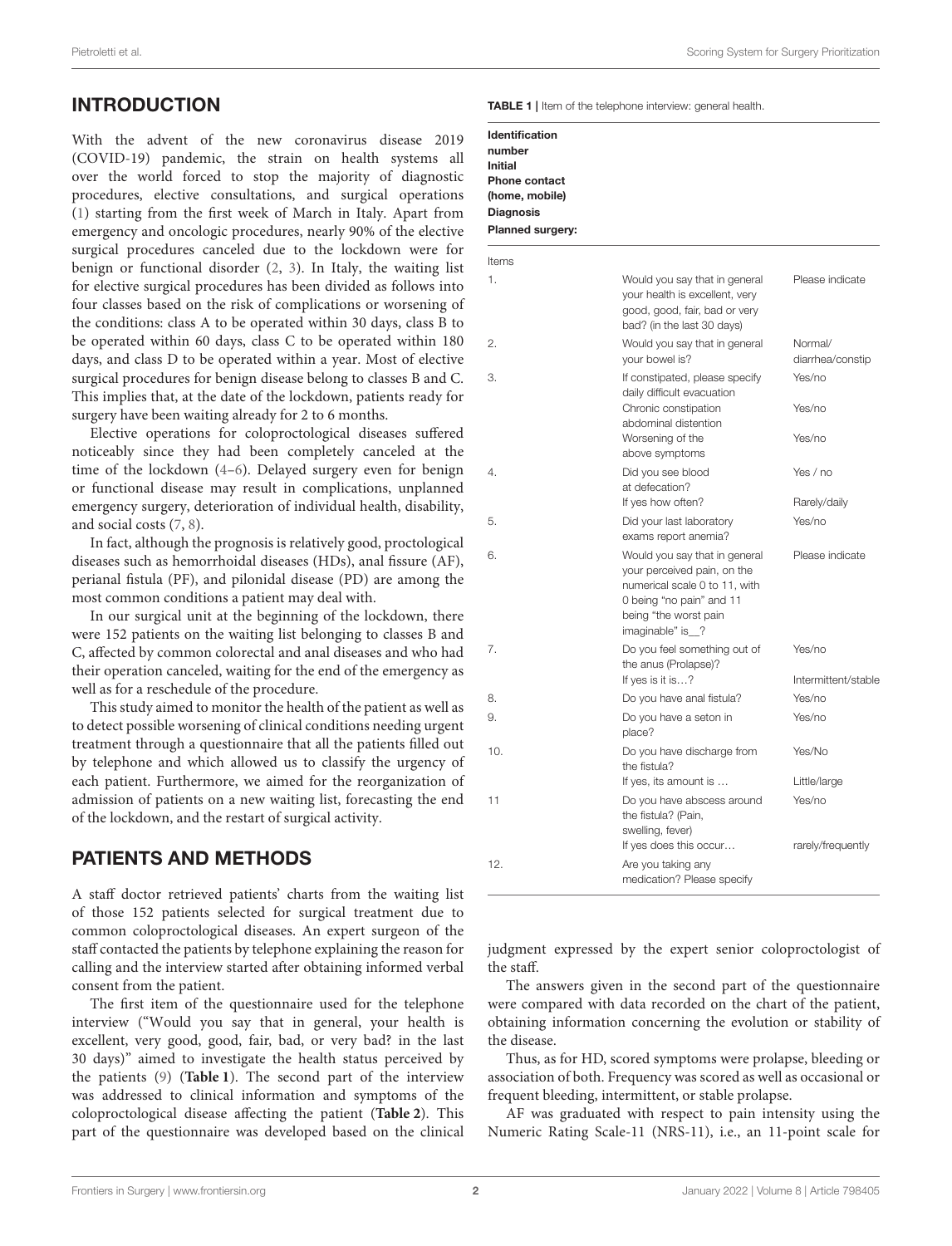| Pietroletti et al. | Scoring System for Surgery Prioritization |  |  |  |  |  |
|--------------------|-------------------------------------------|--|--|--|--|--|
|--------------------|-------------------------------------------|--|--|--|--|--|

| <b>Disease</b>  | Symptoms              | Scoring        | <b>Priority class</b> |
|-----------------|-----------------------|----------------|-----------------------|
| 2A. Hemorrhoids | Presence of prolapse  | 1              |                       |
|                 | Intermittent          | 1              |                       |
|                 | Stable                | $\overline{2}$ |                       |
|                 | Total score range     | $2 - 3$        | Low L-TS              |
|                 | Bleeding              | $\overline{2}$ |                       |
|                 | Occasional            | $\mathbf{1}$   |                       |
|                 | Daily                 | 3              |                       |
|                 | Total score range     | $3 - 5$        | Deferrable DS         |
|                 | Prolapse and bleeding | 3              |                       |
|                 | Intermittent prolapse | 1              |                       |
|                 | Stable prolapse       | $\overline{2}$ |                       |
|                 | Occasional bleeding   | 1              |                       |
|                 | Daily bleeding        | $\overline{2}$ |                       |
|                 | Total score range     | $5 - 7$        | <b>High PS</b>        |
| 2 B. Fissure    | NSR of Pain 0-3       | $\mathfrak{D}$ |                       |
|                 | Occasional bleeding   | 1              |                       |
|                 | Daily bleeding        | $\overline{2}$ |                       |
|                 | Total score range     | $3 - 4$        | Low L-TS              |
|                 | NSR of Pain 4-7       | 4              |                       |
|                 | Occasional bleeding   | 1              |                       |
|                 | Daily bleeding        | $\overline{2}$ |                       |
|                 | Total score range     | $5 - 6$        | Deferrable DS         |
|                 | NSR of Pain $\geq$ 8  | 6              |                       |
|                 | Occasional bleeding   | 1              |                       |
|                 | Daily bleeding        | $\mathfrak{D}$ |                       |
|                 | Total score range     | $7 - 8$        | <b>High PS</b>        |
| 2C. Anal sepsis | Seton                 | $\Omega$       |                       |
|                 | Total score range     | 0              | Low L-TS              |
|                 | Stable fistula        | 1              |                       |
|                 | Low output            | 1              |                       |
|                 | High output           | $\overline{2}$ |                       |
|                 | Total score range     | $1 - 3$        | Deferrable DS         |
|                 | Instable fistula      | $\overline{2}$ |                       |
|                 | Occasional abscess    | 1              |                       |
|                 | Frequent abscess      | $\mathfrak{p}$ |                       |
|                 | Low output            | 1              |                       |
|                 | High output           | $\overline{2}$ |                       |
|                 | Total score range     | $4 - 6$        | <b>High PS</b>        |

<span id="page-2-0"></span>TABLE 2 | Construction of a severity score based on symptoms severity and frequency

patient self-reporting of pain [\(10\)](#page-5-8). The presence of bleeding, occasional, or frequent was added.

PFs were graded according to the occurrence of relapsing acute abscess and the amount and frequency of discharge.

Obstructed defecation was classified according to the Cleveland Clinic Constipation Score (CCCS) scale [\(11\)](#page-5-9), giving priority to patients reporting higher scores at clinical evaluation (18-30) and the presence of rectal internal prolapse at anoscopy and defecography. Other conditions such as condylomata or anal stricture were considered of intermediate priority and treated accordingly at short or midterm. Pilonidal sinuses and fistulas



<span id="page-2-1"></span>drained with seton were deferred, unless complicated by acute sepsis or severe discharge.

The sum of the scores (priority class index) gave origin to a stratification in three classes of priority as follows: priority surgery (PS), deferrable surgery (DS), and long-term surgery (L-TS). Details of the scores for each disease are given in **[Table 2](#page-2-0)**.

Descriptive statistics were calculated for all the variables in this study. Mean and SD were reported for continuous variables, while frequencies and percentages were reported for categorical variables. To compare sex among the three classes of priority, the chi-squared test was used, whereas the F-test for the one-way ANOVA model analysis was used to compare age. The Spearman's rho coefficient was performed to analyze the correlation between self-perceived health investigated with the first item of the telephone interview and the priority class index (PS, DS, and L-TS).

All the statistical analyses were performed using StataCorp. 2015, Stata Statistical Software: Release 14 College Station, TX, USA: StataCorp LP., setting alpha to 0.05.

## RESULTS

Out of 152 patients awaiting treatment in the Surgical Coloproctology Unit in the Hospital Val Vibrata, 137 patients were finally available, answered the questionnaire, and were evaluated (**[Figure 1](#page-2-1)**).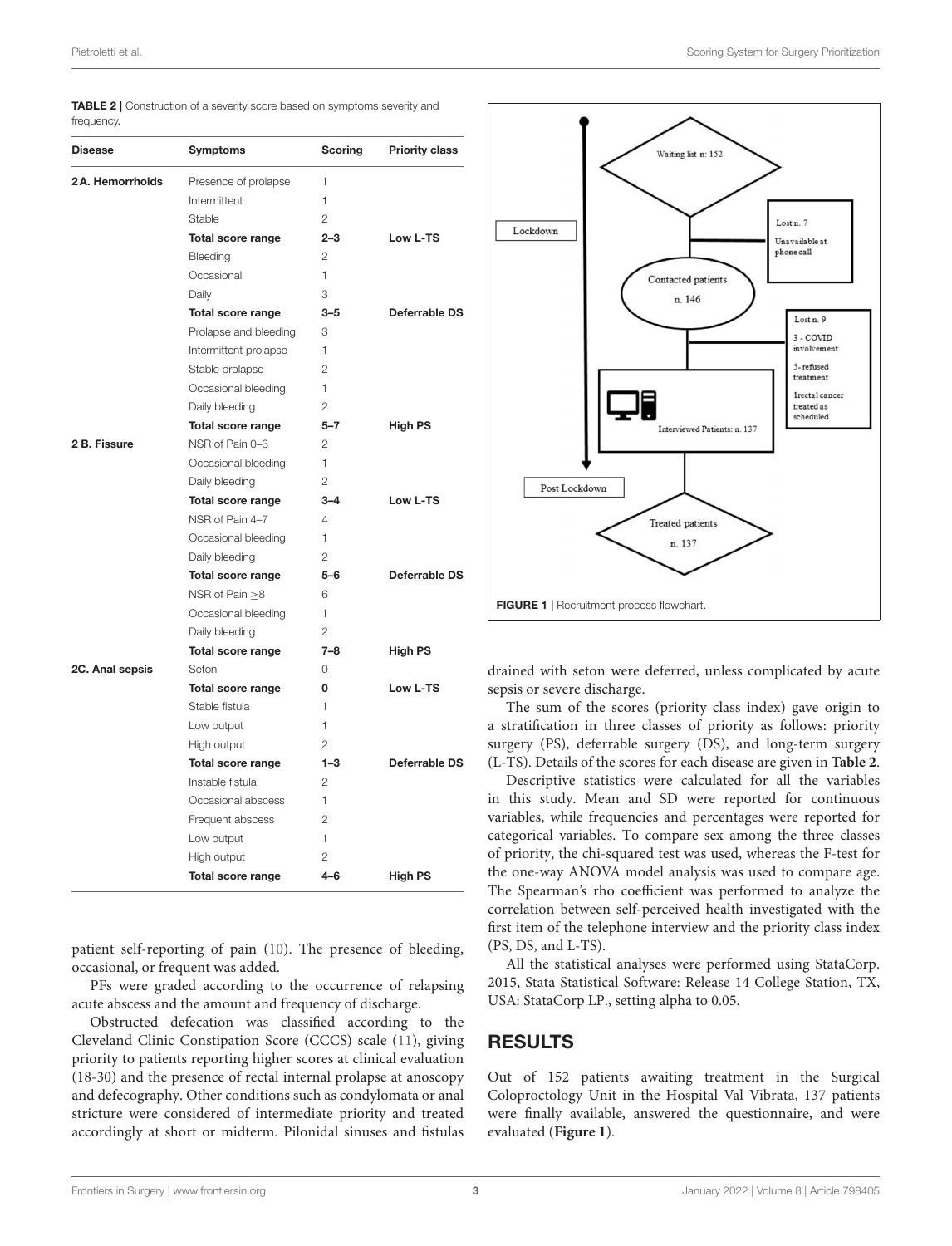<span id="page-3-0"></span>TABLE 3 | Data from 152 clinical records pre-lockdown (84 M, 68 F).

| <b>Diagnosis</b>                              | n   | $\frac{0}{0}$ |
|-----------------------------------------------|-----|---------------|
| III, IV degree hemorrhoidal disease           | 41  | 26.9          |
| Anal fissure                                  | 45  | 29.6          |
| Anal sepsis                                   | 23  | 15.1          |
| Rectal prolapse internal/complete             | 5   | 3.2           |
| Slow transit constipation, acquired megacolon | 4   | 2.6           |
| Pilonidal sinus                               | 13  | 8.5           |
| Condiloma                                     | 7   | 4.6           |
| Fecal incontinence                            | 7   | 4.6           |
| Anal and rectal stricture                     | 6   | 3.9           |
| Rectal carcinoma                              | 1   | 0.6           |
| Total                                         | 152 |               |

<span id="page-3-1"></span>**TABLE 4** | Clinical features of patients available at interview  $(n = 137)$ .

|                                        | $n$ (%)       |
|----------------------------------------|---------------|
| <b>Sex</b>                             |               |
| Male                                   | 74 (54.1%)    |
| Female                                 | 63 (45.9%)    |
| Mean age (range)                       | $51(21 - 78)$ |
| Diagnosis                              |               |
| Hemorrhoidal disease                   | 39 (28.4%)    |
| Anal fissure                           | 42 (30.6%)    |
| Anal sepsis                            | 20 (14.5%)    |
| Rectal prolapse, obstructed defecation | 5(3.6%)       |
| Slow transit constipation              | $3(2.1\%)$    |
| Sinus                                  | 12 (8.7%)     |
| Condiloma                              | 5(3.6%)       |
| Fecal incontinence                     | 6(4.3%)       |
| Anal/rectal stricture                  | 5(3.6%)       |
| Total                                  | 137           |
| Self-perceived health                  |               |
| Very good/good                         | 68 (49.6%)    |
| Fair                                   | 15 (10.9%)    |
| Bad/very bad                           | 54 (39.4%)    |
|                                        |               |

The mean age of patients was 53 years  $\pm$  16 (SD) and there were 84 males (55.3%) and 68 females (44.7%).

Before the lockdown, the main types of diseases observed were as follows: 41 (26.9%) patients were diagnosed with III-IV degrees HDs, 45 (29.6%) with AFs resistant to medical treatment, and 23 (15.1%) with anal sepsis including one anovulvar fistula (**[Table 3](#page-3-0)**).

These data were consistent with the reported incidence of proctological and colorectal diseases at the end of the lockdown (June 2020) (**[Table 4](#page-3-1)**). As far as self-perceived health status, most of the patients declared a very good/good health status (49.2% fair in 11.5%). However, as many as 54 patients reported their health as bad or very bad (39.1%) (**[Table 4](#page-3-1)**).

As given in **[Table 5](#page-3-2)**, 49 patients were classified as PS (35.7%), 25 patients were classified as DS (18.1%), while 63 patients were classified as L-TS (45.6%).

<span id="page-3-2"></span>TABLE 5 | Re-scheduling surgery according to the Priority Class in 137 patients.

| Diagnosis                                   | Priority<br>surgery (PS) | <b>Deferrable</b><br>surgery (DS) | Long-term<br>surgery |  |
|---------------------------------------------|--------------------------|-----------------------------------|----------------------|--|
|                                             |                          |                                   | $(L-TS)$             |  |
| Hemorrhoidal disease                        | 14 (28.5%)               | 7 (30.4%)                         | 18 (27%)             |  |
| Anal fissure                                | 11 (22.4%)               | 13 (56.5%)                        | 18 (27%)             |  |
| Anal fistula/abscess                        | 11 (22.4%)               | 3(28.6%)                          | 7 (10.7%)            |  |
| Rectal<br>prolapse/Obstructed<br>defecation | 2(4%)                    | 1(4.3%)                           | 2(3%)                |  |
| Severe<br>constipation/adult<br>megacolon   | $3(6.1\%)$               | $0(0\%)$                          | 1(2%)                |  |
| Pilonidal Sinus                             | $0(0\%)$                 | $0(0\%)$                          | 12 (18.4%)           |  |
| Condilomata                                 | $5(10.2\%)$              | $0(0\%)$                          | $0(0\%)$             |  |
| Incontinence and<br>Ectropion               | 2(4%)                    | $0(0\%)$                          | $4(6.1\%)$           |  |
| Anal stricture                              | 1(2%)                    | $0(0\%)$                          | $4(6.1\%)$           |  |
| Total 137                                   | 49 (35.7%)               | 23 (16.7%)                        | 65 (47.4%)           |  |

The mean age of patients classified in PS category was 53  $(\pm 15)$  years and they were older than patients classified as DS and L-TS, respectively (52  $\pm$  11) and (50  $\pm$  17); the differences were not significant (F-test =  $0.43$ ;  $p = 0.653$ ).

The distribution between males and females was not different by classes (Pearson's chi-squared test =  $0.6926$ ;  $p = 0.707$ ) and there was a high positive correlation between the self-perceived health and the estimated priority index (Spearman's rho = 0.97,  $p < 0.001$ ).

Patients affected by HD in class PS complained mainly of daily and severe bleeding, leading to anemia in four patients, whereas those affected by AF reported high scores (8–11) at pain evaluation with daily, frequent analgesic intake  $(2.8 \text{ daily doses} +$ −0.5; range 0–4).

As for obstructed defecation, the CCCS score of 25 gave priority for surgical treatment in one patient with internal rectal prolapse [stapled transanal rectal resection (STARR)]. Another female patient affected by complete rectal prolapse had a Delorme procedure. In severe chronic constipation with dolichomegacolon, three out of four patients complained of recurrent episodes of acute intestinal subocclusion. In these patients, the diameter of the ascending colon was larger than 10 cm on plain, abdominal X-rays and, thus, surgical treatment was planned in class PS (subtotal colectomy and ileorectal anastomosis) after a short course of medical treatment for two patients.

The patients within class PS were treated consecutively at reopening of elective surgery starting from the first week of June. 11 cases out of 50 cases showed a progression of the disease compared to the prelockdown evaluation and this made a change in surgical treatment as follows: three patients waiting for dearterialization moved to excisional hemorrhoidectomy, four fistula patients planned for ligation of intersphincteric fistula tract necessitated drainage of recurrent acute sepsis and seton placement instead, and three patients with AF were given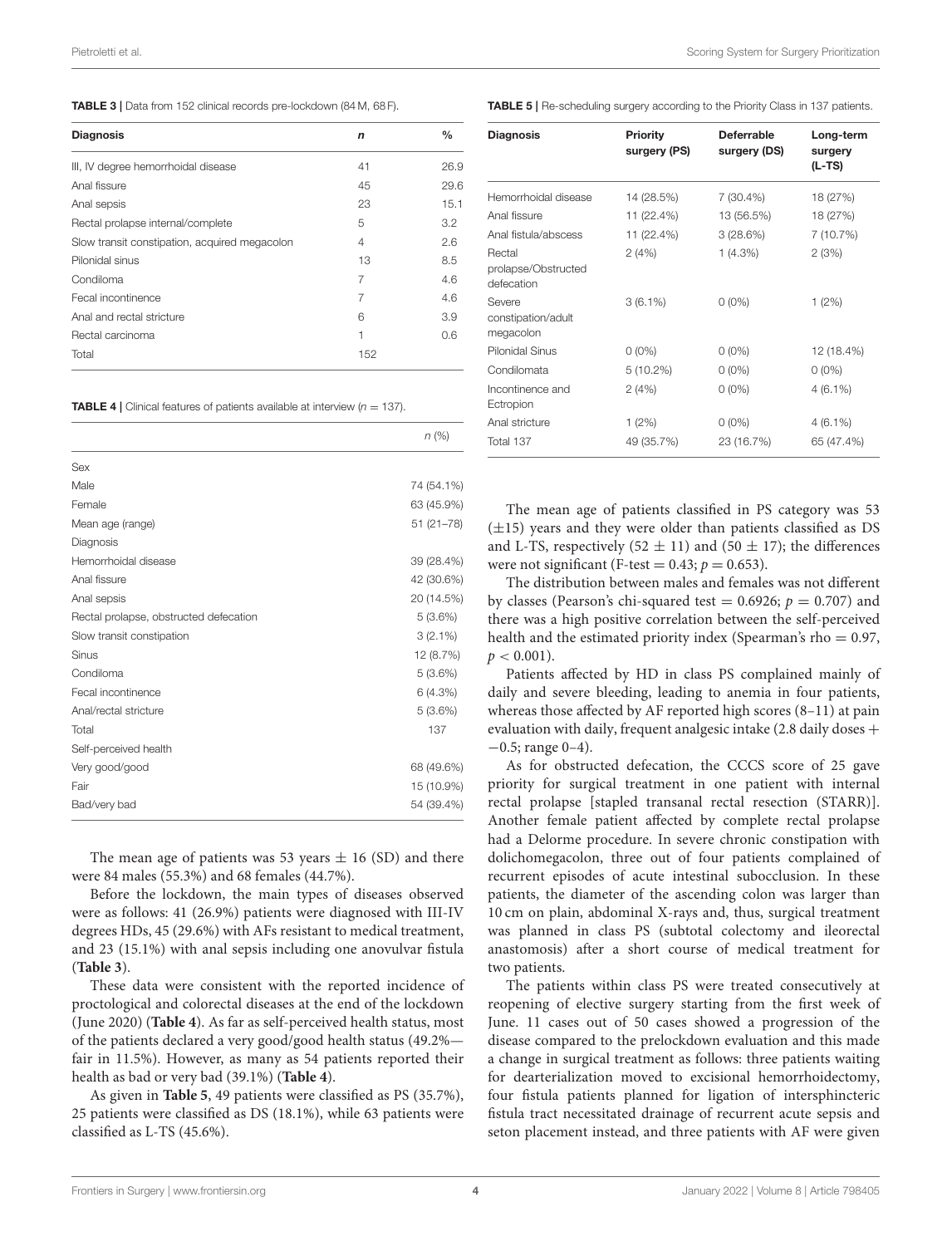anoplasty in place of lateral sphincterotomy due to deepening of the fissure and enlargement of skin tag and sentinel polyp.

In those cases belonging to the DS category and operated between August and September, we noticed an evolution of the disease although to a lesser extent; three patients affected by AF showed local sepsis and were treated by means of drainage, posterior sphincterotomy, and anoplasty. Interestingly, none of those three patients complained of a substantial change of symptoms and, thus, of the score.

Anoplasty was performed in three patients affected by anal stricture (one in the PS group and two in the DS group) or in the case of mucosal ectropion (2 patients in the DS group). In two of them, incontinence was associated and treated by sphincteroplasty or sphinkeeper placement.

Finally, five patients affected by large anoperineal condylomata were treated by means of diathermic excision. The patient affected by low rectal cancer was treated at the end of neoadjuvant treatment as planned since oncologic surgery was not affected by the lockdown and underwent an abdominoperineal amputation.

In the L-TS category, all the operations were performed as planned previously when patients were selected for operation. In this respect, medical treatment or conservative procedures helped notably as a bridge to surgery.

# **DISCUSSION**

The occurrence of the COVID-19 pandemic implied partial or complete cancelation of diagnostic procedures, outpatient visits, and elective surgical operations starting from the beginning of March 2020. Elective surgery for benign conditions faced a cancelation of procedures to an estimate of 71.2–87.4% [\(2\)](#page-5-1). The practice of surgical coloproctology was heavily affected by this lockdown, since most operations performed in this area were for benign, functional disorders [\(4–](#page-5-3)[6\)](#page-5-4).

At the beginning of the lockdown, patients placed on the waiting list in our institution belonged to classes B or C according to our "national plan for management of waiting lists" [\(12\)](#page-5-10). We aimed to establish criteria for reclassifying the priority of patients in view of the end of the lockdown. In addition, we had the opportunity to monitor the clinical conditions of patients, acting promptly for urgent treatment in case of complications or progression of the disease.

At the end of the lockdown, June in our area, patients who had their operation canceled deserved a prompt evaluation to reassess their conditions in view of the time passed. To make more than a hundred visits to re-evaluate and reschedule patients in a new order of priority, also in consideration of the restrictions imposed by the COVID-19 pandemic still going on, it would have been challenging or even impossible.

Our scoring system helped in reassessing the conditions of the patient by means of a simple telephone call, also comparing the answers with patient's chart handled by us and containing relevant clinical data. We observed concordance between the severity of disease and a bad health status declared by the patient.

Self-perception of health status in a patient judged as bad, fair, or good is a trustable predictor of reduced functional capacity, depression, increased search for hospital care, and even mortality [\(9\)](#page-5-7).

Perceived health is an overall indicator of the general health status of a population. Our results are in line with what is reported in the literature. In fact, several studies have highlighted the association of the perception of the state of health, with mortality, morbidity, functional decline, and higher request of health services resources (13-[15\)](#page-5-12).

In total, 39% of patients felt their health status was bad. This result is difficult to understand since the mean age of patients was not very old. However, in this respect, stress played a role due to the lockdown itself and to the COVID-19 pandemic.

Giani et al. divided patients into deferrable and not deferrable based on both the symptoms and COVID-19 infection risk. Interestingly, 198 out of 548 (36.1%) visits were canceled, and there was a 55% increase of office-based procedures (29 visits in 2019 and 45 visits in 2020).

None of the patients or surgeons resulted COVID-19 positive [\(16\)](#page-5-13).

With the adoption of the scoring system, we obtained a new stratification in three different classes of patients in each disease requiring different priorities. Indeed, benign proctological diseases such as HD, AF, PF, and PD covered 73% of patients. Our simple score helped in identifying those patients in each group necessitating operation as soon as activity was resumed.

The results of our interview showed that, in the sample of 138 patients contacted after the lockdown, there were 50 patients in class PS ready for operations, while 63 patients were in class L-TS could wait for a new ride plan to access the hospital care.

With the restart of elective surgery, the operations were performed accordingly to the new priority order in June and July whereas, in August and September, patients in DS underwent surgical treatment.

As expected, we observed in class PS a certain degree of progression and worsening of clinical conditions of patients, affecting 13% of the total of patients with HD, AF, and PF and leading to a change in surgical strategy. In class DS, we found a progression of the disease and worse clinical conditions only in a minority of cases as compared to the prelockdown selection.

Indications for surgery in case of benign surgical disorders are usually posed after a failed course of conservative measures; in this respect, the availability of alternative, nonoperative treatments or tools is to be considered, since they may represent a tamponade treatment waiting for surgery [\(17\)](#page-5-14).

With the restrictions imposed in hospital access by the COVID-19 pandemic and the subsequent lockdown, our telephone interview helped in monitoring the health of patients and it was extremely useful in prioritizing again patients after initial evaluation. The questions of the interview are quite basic; therefore, it can be conducted by trained, nonspecialist personnel. In this respect, straightforward monitoring of the conditions of the patient, especially for those in a long-standing surgical waiting list, can be adopted independently from the present situation. This may be helpful to prevent worsening of the